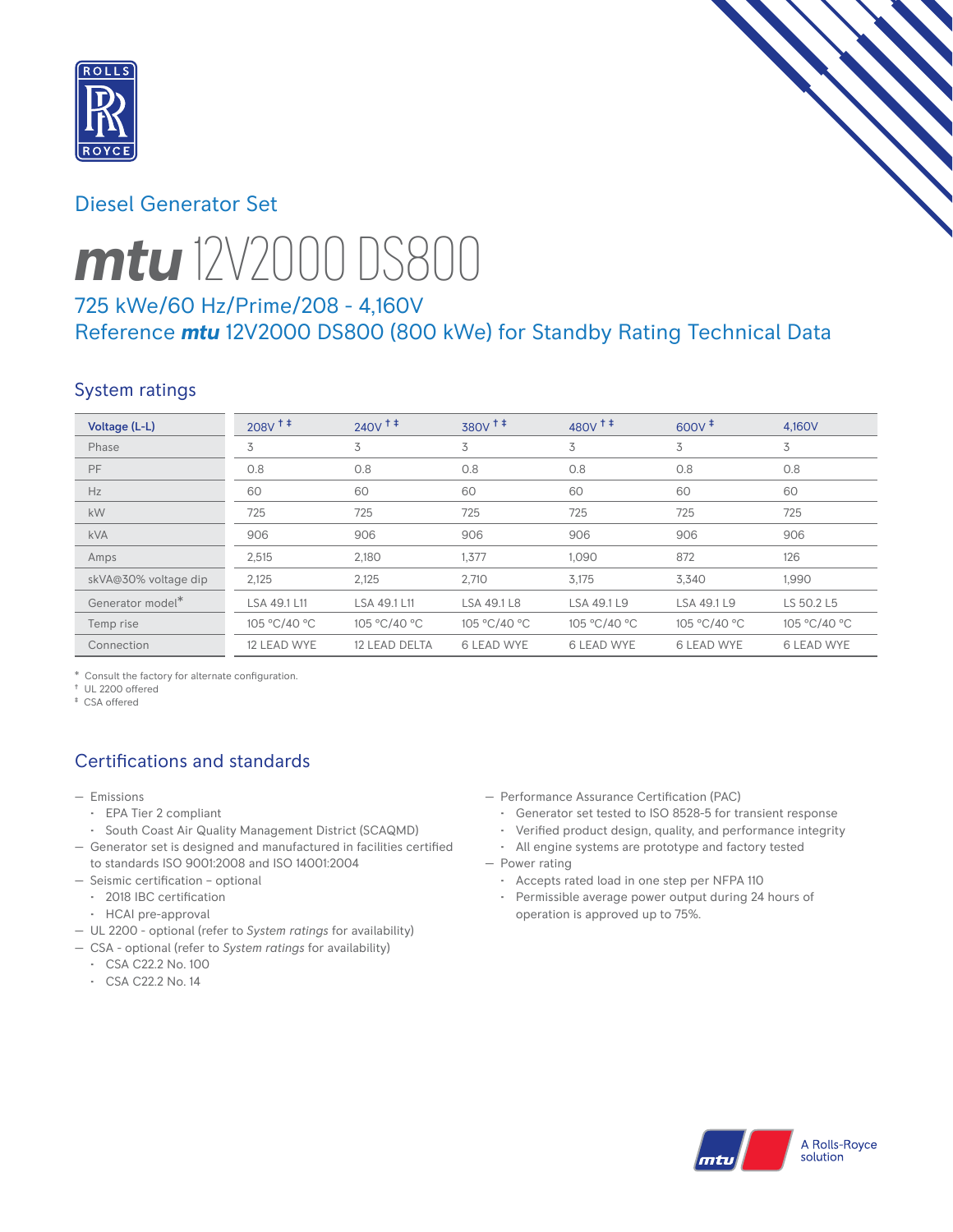#### Standard features \*

- Single source supplier
- Global product support
- Two (2) Year/3,000 Hour Basic Limited Warranty
- 12V2000 diesel engine
	- 23.9 liter displacement
	- Electronic unit pump injection
- 4-cycle
- Complete range of accessories
- Cooling system
	- Integral set-mounted
	- Engine-driven fan

# Standard equipment \*

#### Engine

- Air cleaners
- Oil pump
- Oil drain extension and shut-off valve
- Full flow oil filter
- Closed crankcase ventilation
- Jacket water pump
- Inter cooler water pump
- Thermostats
- Blower fan and fan drive
- Radiator unit mounted
- Electric starting motor 24V
- Governor electronic isochronous
- Base structural steel
- SAE flywheel and bell housing
- Charging alternator 24V
- Battery box and cables
- Flexible fuel connectors
- Flexible exhaust connection
- EPA certified engine

#### **Generator**

- NEMA MG1, IEEE, and ANSI standards compliance for temperature rise and motor starting
- Sustained short circuit current of up to 300% of the rated current for up to 10 seconds
- Self-ventilated and drip-proof
- Superior voltage waveform
- Digital, solid state, volts-per-hertz regulator
- Brushless alternator with brushless pilot exciter
- 4 pole, rotating field
- 105 °C maximum prime temperature rise
- 1-bearing, sealed
- Flexible coupling
- Full amortisseur windings
- 125% rotor balancing
- 3-phase voltage sensing
- $\pm$  0.25% voltage regulation no load to full load
- 100% of rated load one step
- 5% maximum total harmonic distortion
- Generator
	- Brushless, rotating field generator
	- 2/3 pitch windings
	- AREP supply to regulator
	- 300% short circuit capability
- Digital control panel(s)
	- UL recognized, CSA certified, NFPA 110
	- Complete system metering
	- LCD display

#### Digital control panel(s)

- Digital metering
- Engine parameters
- Generator protection functions
- Engine protection
- CANBus ECU communications
- Windows®-based software
- Multilingual capability
- Communications to remote annunciator
- Programmable input and output contacts
- UL recognized, CSA certified, CE approved
- Event recording
- IP 54 front panel rating with integrated gasket
- NFPA 110 compatible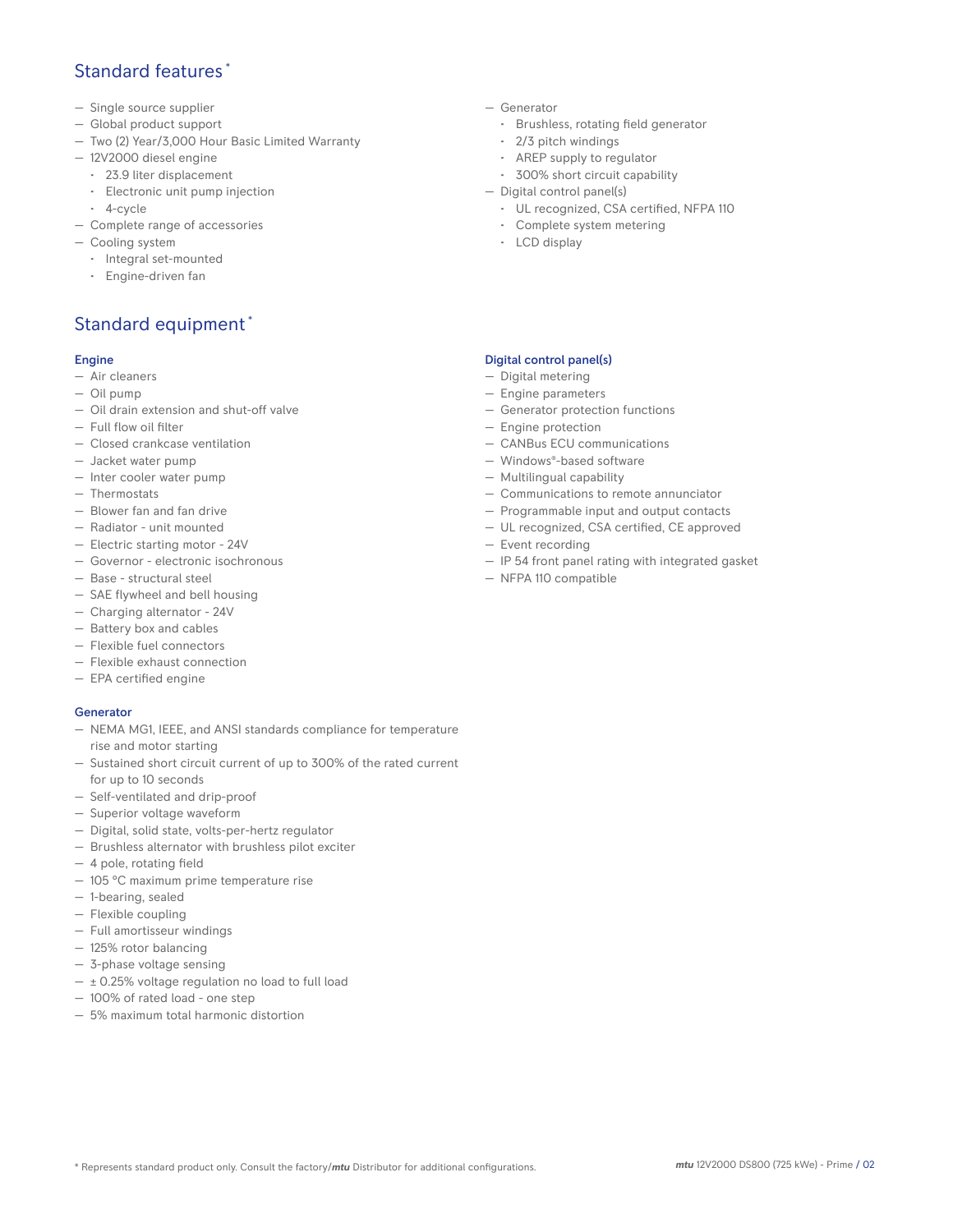# Application data

#### Engine

| Manufacturer                         | mtu                           |
|--------------------------------------|-------------------------------|
| Model                                | 12V2000G85TB                  |
| Type                                 | 4-cycle                       |
| Arrangement                          | $12-V$                        |
| Displacement: $L$ (in <sup>3</sup> ) | 23.9 (1,457)                  |
| Bore: cm (in)                        | 13(5.1)                       |
| Stroke: cm (in)                      | 15(5.9)                       |
| Compression ratio                    | 16:1                          |
| Rated rpm                            | 1.800                         |
| Engine governor                      | electronic isochronous (ADEC) |
| Maximum power: kWm (bhp)             | 810 (1,086)                   |
| Steady state frequency band          | ± 0.25%                       |
| Air cleaner                          | dry                           |
| Liquid capacity                      |                               |

| Total oil system: L (gal)             | 77 (20.3)  |
|---------------------------------------|------------|
| Engine jacket water capacity: L (gal) | 110(29.1)  |
| After cooler water capacity: L (gal)  | 20(5.3)    |
| System coolant capacity: L (gal)      | 372 (98.3) |
|                                       |            |

#### Electrical

| Electric volts DC                                            | 24    |
|--------------------------------------------------------------|-------|
| Cold cranking amps under -17.8 $^{\circ}$ C (O $^{\circ}$ F) | 2.800 |
| Batteries: group size                                        | 8D    |
| Batteries: quantity                                          |       |

#### Fuel system

| Fuel supply connection size    | #12 JIC $37^\circ$ male |
|--------------------------------|-------------------------|
| Fuel return connection size    | #12 JIC $37^\circ$ male |
| Maximum fuel lift: m (ft)      | 3(10)                   |
| Recommended fuel               | diesel #2               |
| Total fuel flow: L/hr (gal/hr) | 480.7 (127)             |

#### Fuel consumption

| At 100% of power rating: L/hr (gal/hr)<br>At 75% of power rating: L/hr (gal/hr)<br>At 50% of power rating: L/hr (gal/hr) | 204 (53.8)<br>153 (40.5)<br>104(27.4) |
|--------------------------------------------------------------------------------------------------------------------------|---------------------------------------|
| Cooling - radiator system<br>Ambient capacity of radiator: °C (°F)                                                       | 50 (122)                              |
| Maximum restriction of cooling air:                                                                                      |                                       |
| intake and discharge side of radiator: kPa (in. H <sub>2</sub> O)                                                        | 0.12(0.5)                             |
| Water pump capacity: L/min (gpm)                                                                                         | 833 (220)                             |
| After cooler pump capacity: L/min (gpm)                                                                                  | 258 (68)                              |
| Heat rejection to coolant: kW (BTUM)                                                                                     | 280 (15,923)                          |
| Heat rejection to after cooler: kW (BTUM)                                                                                | 245 (13,932)                          |
| Heat radiated to ambient: kW (BTUM)                                                                                      | 77.1 (4,383)                          |
| Fan power: kW (hp)                                                                                                       | 34.5 (51)                             |
| Air requirements                                                                                                         |                                       |
| Aspirating: *m <sup>3</sup> /min (SCFM)                                                                                  | 63 (2,225)                            |
| Air flow required for radiator                                                                                           |                                       |
| cooled unit: *m <sup>3</sup> /min (SCFM)                                                                                 | 1,200 (42,400)                        |
| Remote cooled applications; air flow required for                                                                        |                                       |
| dissipation of radiated generator set heat for a                                                                         |                                       |
| maximum of 25 °F rise: *m <sup>3</sup> /min (SCFM)                                                                       | 282 (9,884)                           |
| * Air density = 1.184 kg/m <sup>3</sup> (0.0739 lbm/ft <sup>3</sup> )                                                    |                                       |
| <b>Exhaust system</b>                                                                                                    |                                       |
| Gas temperature (stack): °C (°F)                                                                                         | 560 (1,040)                           |
| Gas volume at stack temperature: m <sup>3</sup> /min (CFM)                                                               | 162 (5,721)                           |
| Maximum allowable back pressure at                                                                                       |                                       |
| outlet of engine, before piping: kPa (in. H <sub>2</sub> 0)                                                              | 8.5(34.1)                             |

outlet of engine, before piping: kPa (in.  ${\sf H}_{_2}$